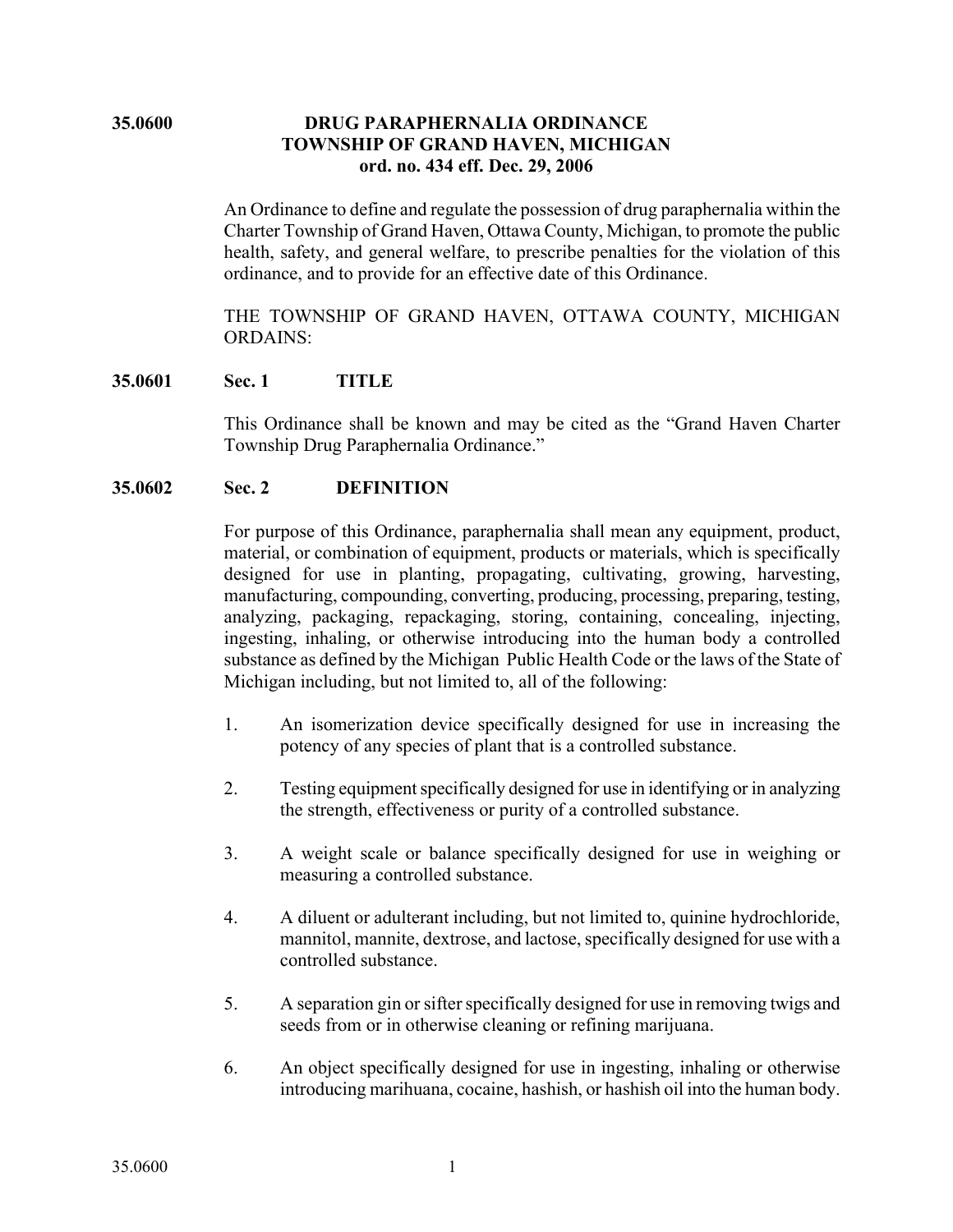- 7. A kit specifically designed for use in planting, propagating, cultivating, growing, or harvesting any species of plant which is a controlled substance or from which a controlled substance can be derived.
- 8. A kit specifically designed for use in manufacturing, compounding, converting, producing, processing, or preparing controlled substances.
- 9. A device, commonly known as a cocaine kit, that is specifically designed for use in ingesting, inhaling, or otherwise introducing controlled substances into the human body, and which consists of at least a razor blade and a mirror.
- 10. A device, commonly known as a bullet, that is specifically designed to deliver a measured amount of controlled substances to the user.
- 11. A device, commonly known as a snorter, that is specifically designed to carry a small amount of controlled substances to the user's nose.
- 12. A device, commonly known as an automotive safe, that is specifically designed to carry and conceal a controlled substance in an automobile, including but not limited to a can used for brake fluid, oil, or carburetor cleaner which contains a compartment for carrying and concealing controlled substances.
- 13. A spoon, with or without a chain attached, that has a small-diameter bowl and that is specifically designed for use in ingesting, inhaling, or otherwise introducing controlled substances into the human body.

# **35.0603 Sec. 3 PROHIBITED USE**

It shall be unlawful for any person to:

- 1. Use or possess with intent to use drug paraphernalia to plant, propagate, cultivate, grow, harvest, manufacture, compound, convert, produce, process, prepare, test, analyze, pack, repack, store, contain, conceal, inject, ingest, inhale or otherwise introduce into the human body a drug or controlled substance in violation of the state public health code or the laws of the state.
- 2. Deliver or possess with intent to deliver drug paraphernalia knowing, or under circumstances where one reasonably should know, that it would be used to plant, propagate, cultivate, grow, harvest, manufacture, compound, convert, produce, process, prepare, test, analyze, pack, repack, store, contain, conceal, inject, ingest, inhale, or otherwise introduce into the human body a drug or controlled substance in violation of the state public health code or the laws of the state.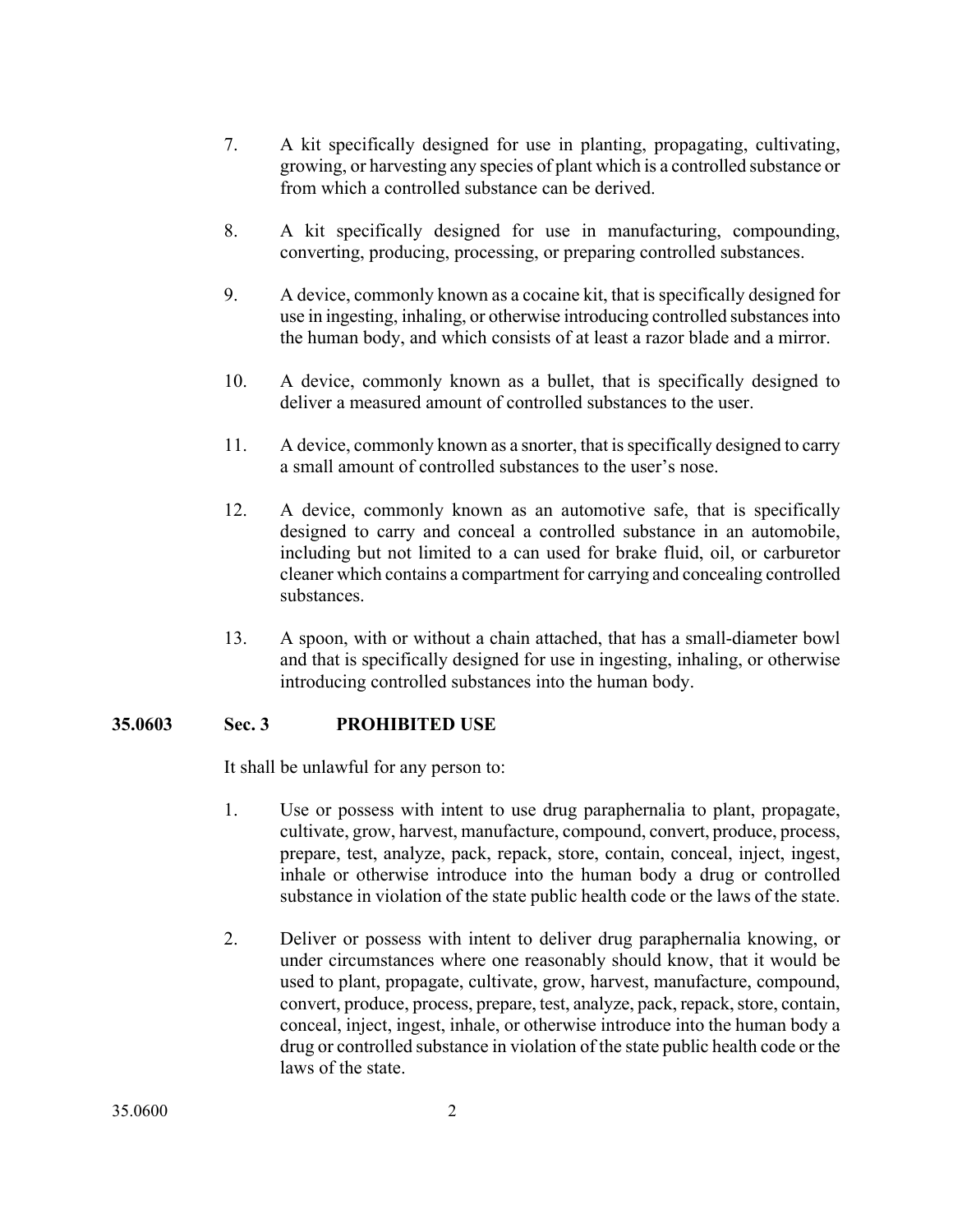3. Place in any newspaper, magazine, handbill, or other publication any advertisement knowing, or under circumstances where one reasonably should know, that the purpose of the advertisement, in whole or in part, is to promote the sale of objects designed or intended for use as drug paraphernalia.

# **35.0604 Sec. 4 EXCEPTIONS**

The prohibitions in this Ordinance shall not apply to the following:

- 1. An object sold or offered for sale to a person licensed under article 15 or under the occupational code, Public Act 299 of 1980 (MCL 339.101 et seq., MSA 18.425(101) et seq.), or any intern, trainee, apprentice, or assistant in a professional licensed under article 15 or under Public Act 299 of 1980 (MCL 339.101 et seq., MSA 18.425(101) et seq.) for use in that profession.
- 2. An object sold or offered for sale to any hospital, sanitarium, clinical laboratory or other health care institution, including a penal, correctional, or juvenile detention facility, for use in that institution.
- 3. An object sold or offered for sale to a dealer in medical, dental, surgical, or pharmaceutical supplies.
- 4. Equipment, a product or materials which may be used in the preparation or smoking of tobacco or smoking herbs other than a controlled substance.
- 5. A blender, bowl, container, spoon, or mixing device not specifically designed for a use described in Section 3.
- 6. A hypodermic syringe or needle sold or offered for sale for the purpose of injecting or otherwise treating livestock or other animals.
- 7. An object sold, offered for sale, or given away by a state or local governmental agency or by a person specifically authorized by a state or local governmental agency to prevent the transmission of infectious agents.

### **35.0605 Sec. 5 SEVERABILITY**

This Ordinance and the various parts, sections, and subsections, sentences, phrases, and clauses thereof are hereby declared to be severable. If any part, section, subsection, sentence, phrase, or clause is adjudged unconstitutional or invalid by a Court of competent jurisdiction, the remainder of the Ordinance shall not be affected thereby. The captions included at the beginning of each section are for convenience only and shall not be considered a part of this Ordinance.

### **35.0606 Sec. 6 VIOLATIONS AND PENALTIES**